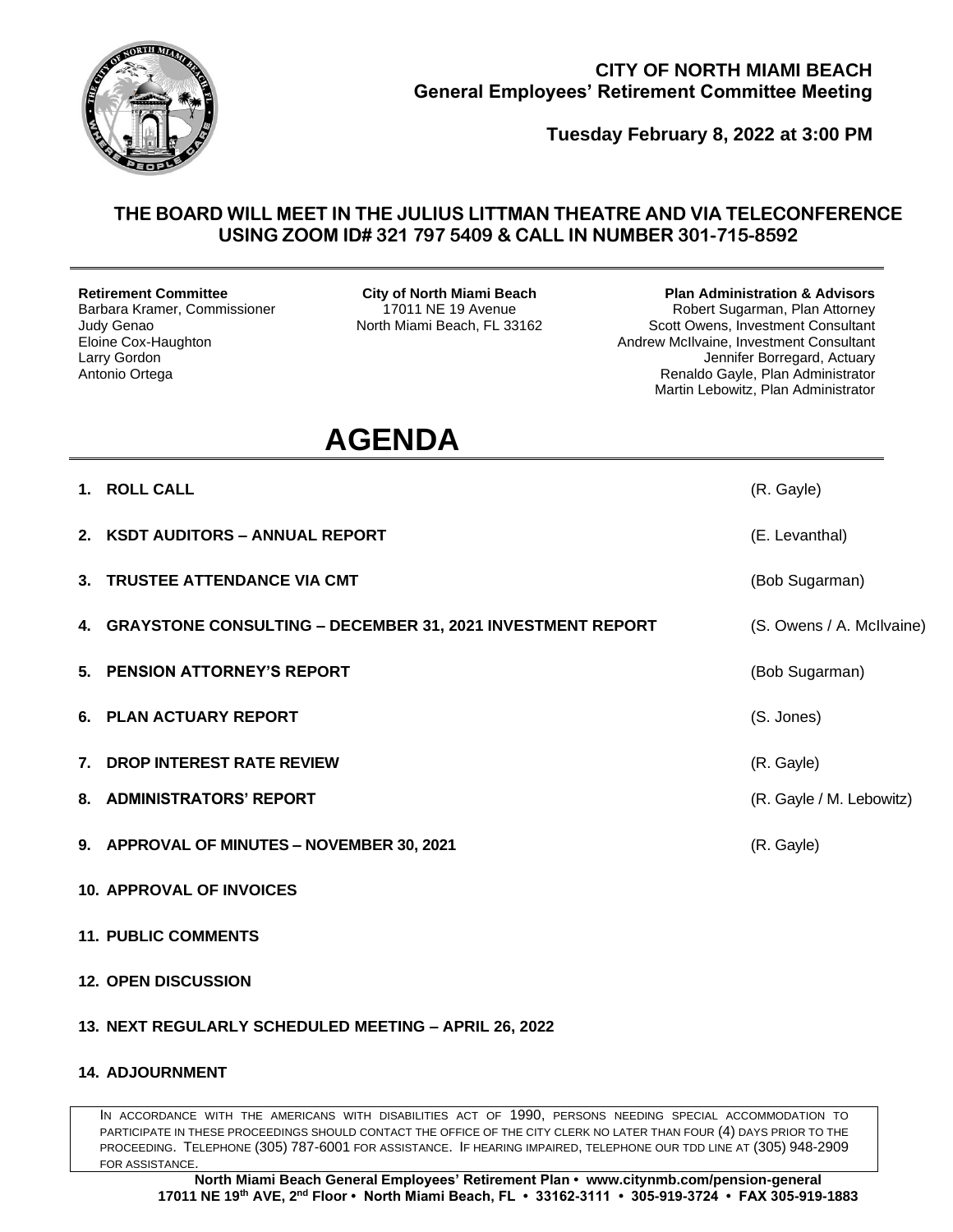

## **CITY OF NORTH MIAMI BEACH General Employees' Retirement Committee Meeting**

**Tuesday February 8, 2022 at 3:00 PM**

## **THE BOARD WILL MEET IN THE JULIUS LITTMAN THEATRE AND VIA TELECONFERENCE USING ZOOM ID# 321 797 5409 & CALL IN NUMBER 301-715-8592**

#### **Retirement Committee**

Barbara Kramer, Commissioner Judy Genao Eloine Cox-Haughton Larry Gordon Antonio Ortega

**City of North Miami Beach** 17011 NE 19 Avenue North Miami Beach, FL 33162

#### **Plan Administration & Advisors**

Robert Sugarman, Plan Attorney Scott Owens, Investment Consultant Andrew McIlvaine, Investment Consultant Jennifer Borregard, Actuary Renaldo Gayle, Plan Administrator Martin Lebowitz, Plan Administrator

## **AGENDA**

| <b>INVOICE DETAILS</b>                                                   |               |  |
|--------------------------------------------------------------------------|---------------|--|
| <b>DESCRIPTION</b>                                                       | <b>AMOUNT</b> |  |
| Morgan Stanley Smith Barney (Graystone) - Consulting Fees<br>1.          | \$8,125.00    |  |
| Boston Partners - Investment Management Fees (Small/Mid Cap Value)<br>2. | 14,318.30     |  |
| Sawgrass - Investment Management Fees (Large Cap Growth)<br>3.           | 13,345.25     |  |
| ClearBridge Investments Fees (Large Cap Growth)<br>4.                    | 12,169.84     |  |
| Garcia Hamilton - Investment Management Fees (Fixed Income)<br>5.        | 11,439.21     |  |
| Buckhead Capital - Investment Management Fees (Large Cap Value)<br>6.    | 16,450.62     |  |
| Harding Loevner - Investment Management Fees (Int'l Growth)<br>7.        | 9,508.00      |  |
| MDT - Investment Management Fees (Mid Cap Growth)<br>8.                  | 11,611.43     |  |
| <b>Cambiar Investors</b><br>9.                                           | 5,256.16      |  |
| 10. Gabriel, Roeder, Smith & Co. - Actuary Fees                          | 7,666.00      |  |
| 11. Sugarman & Susskind - Legal Fees                                     | 4,400.00      |  |
| 12. KSDT - Auditor Fees                                                  | 4,627.12      |  |
| Checks already issued since last meeting, for ratification by board:     |               |  |
| 13. City of NMB - Health/Dental (R. Gayle - Dec. and Jan.)               | 926.20        |  |
| 14. Office Supplies- Ink                                                 | 65.89         |  |
| 15. Unemployment                                                         | 17.50         |  |
| 16. FPPTA - Per Diem - Eloine Cox-Haughton                               | 200.00        |  |

PARTICIPATE IN THESE PROCEEDINGS SHOULD CONTACT THE OFFICE OF THE CITY CLERK NO LATER THAN FOUR (4) DAYS PRIOR TO THE PROCEEDING. TELEPHONE (305) 787-6001 FOR ASSISTANCE. IF HEARING IMPAIRED, TELEPHONE OUR TDD LINE AT (305) 948-2909 FOR ASSISTANCE.